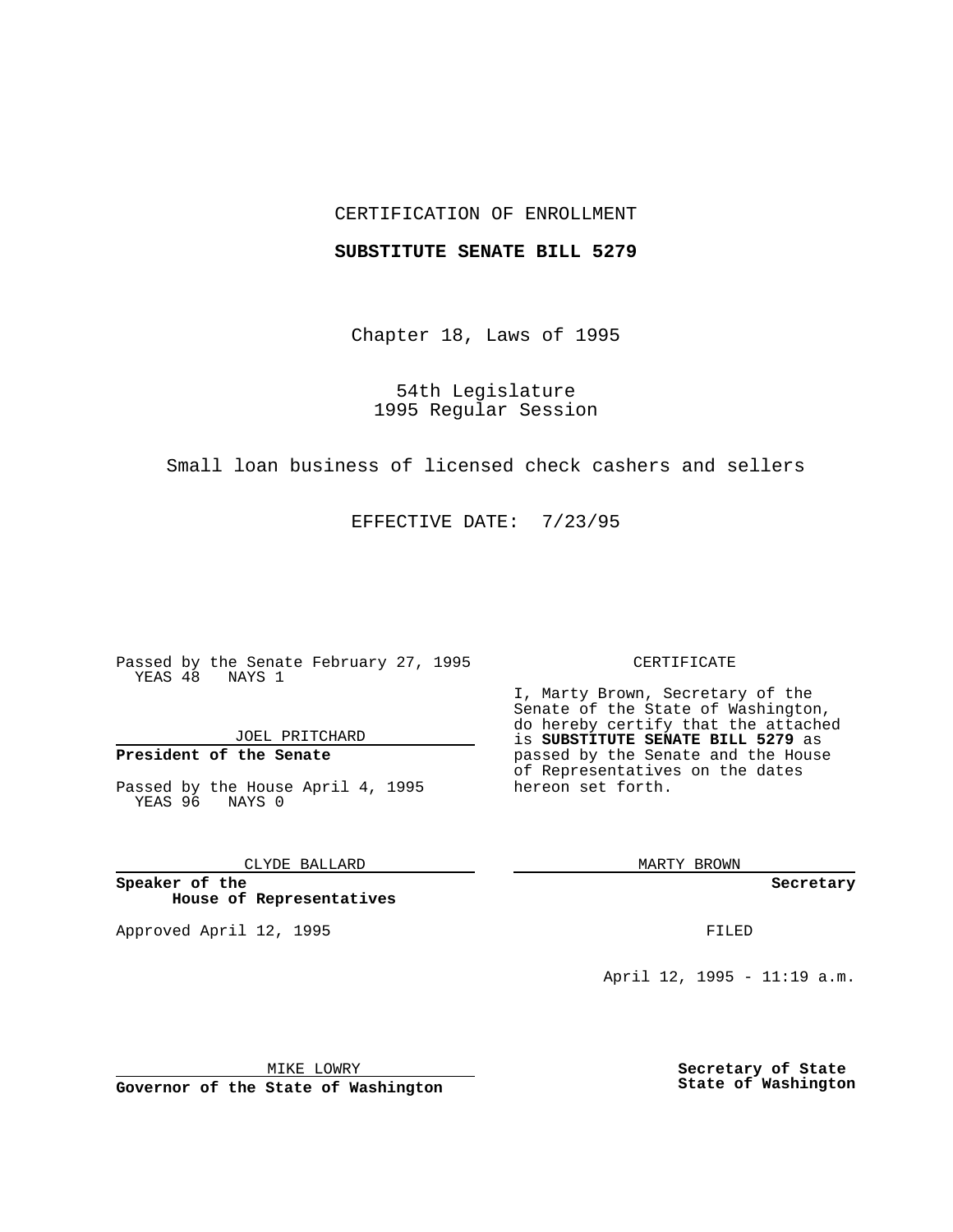## **SUBSTITUTE SENATE BILL 5279** \_\_\_\_\_\_\_\_\_\_\_\_\_\_\_\_\_\_\_\_\_\_\_\_\_\_\_\_\_\_\_\_\_\_\_\_\_\_\_\_\_\_\_\_\_\_\_

\_\_\_\_\_\_\_\_\_\_\_\_\_\_\_\_\_\_\_\_\_\_\_\_\_\_\_\_\_\_\_\_\_\_\_\_\_\_\_\_\_\_\_\_\_\_\_

Passed Legislature - 1995 Regular Session

### **State of Washington 54th Legislature 1995 Regular Session**

**By** Senate Committee on Financial Institutions & Housing (originally sponsored by Senators Prentice, Roach, Prince, Spanel, Hale, Heavey, Kohl, Sellar and C. Anderson)

Read first time 02/09/95.

 AN ACT Relating to small loans by licensed check cashers and sellers; amending RCW 31.45.010, 31.45.030, 31.45.040, 31.45.050, 31.45.070, and 42.17.313; and adding new sections to chapter 31.45 RCW.

BE IT ENACTED BY THE LEGISLATURE OF THE STATE OF WASHINGTON:

 **Sec. 1.** RCW 31.45.010 and 1994 c 92 s 274 are each amended to read as follows:

 Unless the context clearly requires otherwise, the definitions in this section apply throughout this chapter.

 (1) "Check casher" means an individual, partnership, unincorporated association, or corporation that, for compensation, engages, in whole or in part, in the business of cashing checks, drafts, money orders, or other commercial paper serving the same purpose.

 (2) "Check seller" means an individual, partnership, unincorporated association, or corporation that, for compensation, engages, in whole or in part, in the business of or selling checks, drafts, money orders, or other commercial paper serving the same purpose.

 (3) "Licensee" means a check casher or seller licensed by the director to engage in business in accordance with this chapter. For purposes of the enforcement powers of this chapter, including the power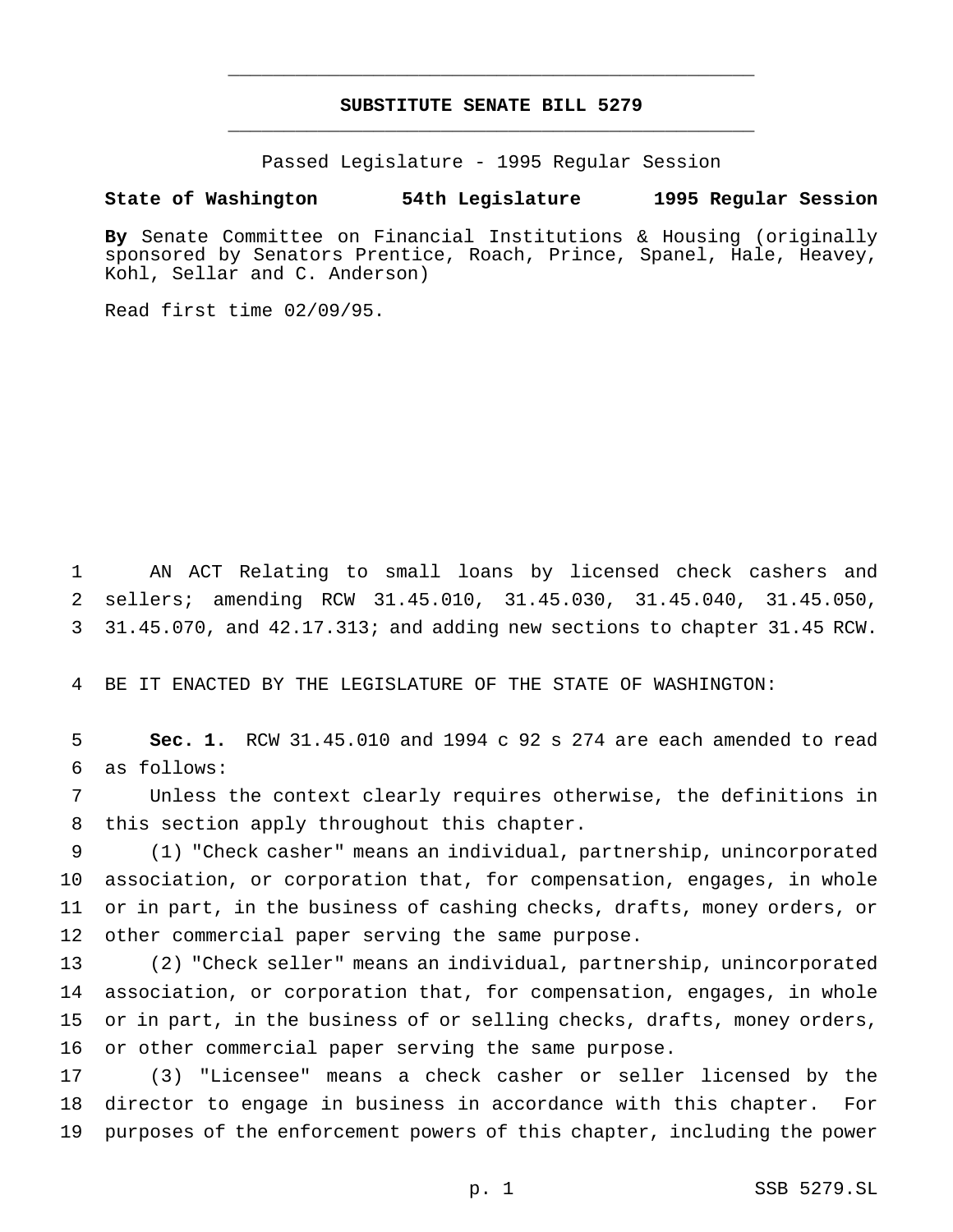to issue cease and desist orders under RCW 31.45.110, "licensee" also means a check casher or seller who fails to obtain the license required by this chapter.

 (4) "Small loan" means a loan of up to five hundred dollars for a period of thirty-one days or less.

(5) "Director" means the director of financial institutions.

 NEW SECTION. **Sec. 2.** A new section is added to chapter 31.45 RCW to read as follows:

 (1) No licensee may engage in the business of making small loans without first obtaining a small loan endorsement to its license from the director in accordance with this chapter. An endorsement will be required for each location where a licensee engages in the business of making small loans, but a small loan endorsement may authorize a licensee to make small loans at a location different than the licensed locations where it cashes or sells checks or drafts. A licensee may have more than one endorsement.

 (2) A licensee that has obtained the required small loan endorsement may charge interest or fees for small loans not to exceed in the aggregate fifteen percent of the principal amount borrowed. The director may determine by rule which fees, if any, are not subject to the fifteen percent limitation.

 (3) In connection with making a small loan, a licensee may advance moneys on the security of a postdated check or draft provided the time period between the date the loan is granted and the date of the postdated check does not exceed thirty-one days. A licensee shall deposit all postdated checks or drafts as soon as practicable after the date of the check or draft has passed.

 (4) No person may at any time cash or advance any moneys on a postdated check or draft in excess of the amount of goods or services purchased without first obtaining a small loan endorsement to a check casher or check seller license.

 NEW SECTION. **Sec. 3.** A new section is added to chapter 31.45 RCW to read as follows:

 (1) Each application for a small loan endorsement to a check casher or check seller license must be in writing and in a form prescribed by the director and shall contain the following information: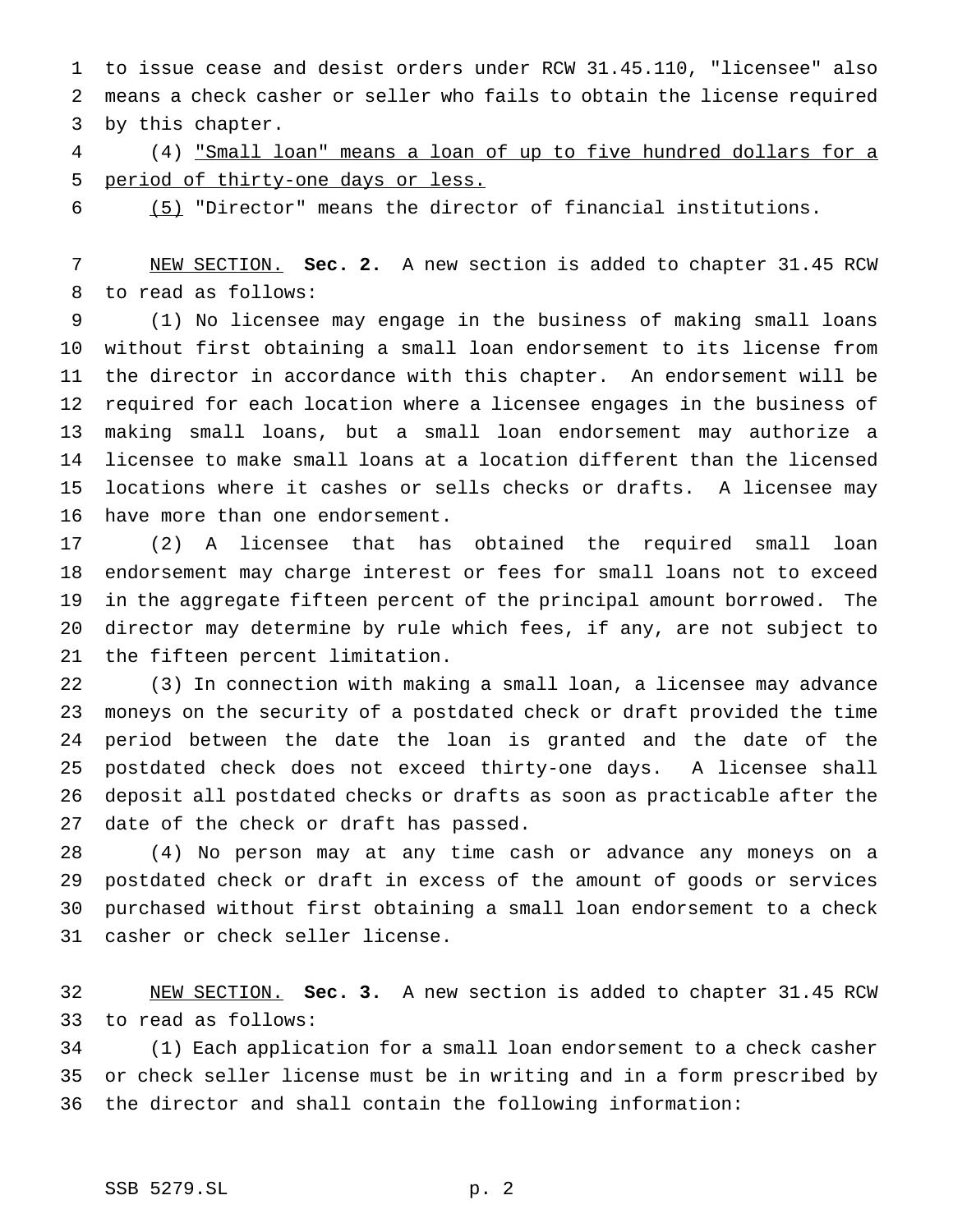(a) The legal name, residence, and business address of the applicant, and if the applicant is a partnership, corporation, or association, the name and address of every member, partner, officer, and director thereof;

 (b) The street and mailing address of each location where the licensee will engage in the business of making small loans;

 (c) A surety bond, or other security allowed under RCW 31.45.030, 8 in the amount required; and

 (d) Any other pertinent information, including financial statements, as the director may require with respect to the licensee and its directors, officers, trustees, members, or employees.

 (2) Any information in the application regarding the licensee's personal residential address or telephone number is exempt from the public records disclosure requirements of chapter 42.17 RCW.

 (3) The application shall be filed together with an investigation and supervision fee established by rule by the director. Fees collected shall be deposited to the credit of the banking examination fund in accordance with RCW 43.320.110.

 **Sec. 4.** RCW 31.45.030 and 1994 c 92 s 276 are each amended to read as follows:

 (1) Except as provided in RCW 31.45.020, no check casher or seller may engage in business without first obtaining a license from the 23 director in accordance with this chapter. A license is required for 24 each location where a licensee engages in the business of cashing or selling checks or drafts.

 (2) Each application for a license shall be in writing in a form prescribed by the director and shall contain the following information: (a) The legal name, residence, and business address of the applicant and, if the applicant is a partnership, association, or 30 corporation, of every member, officer, and director thereof;

 (b) The location where the initial registered office of the applicant will be located in this state;

 (c) The complete address of any other locations at which the applicant proposes to engage in business as a check casher or seller; (d) Such other data, financial statements, and pertinent information as the director may require with respect to the applicant, its directors, trustees, officers, members, or agents.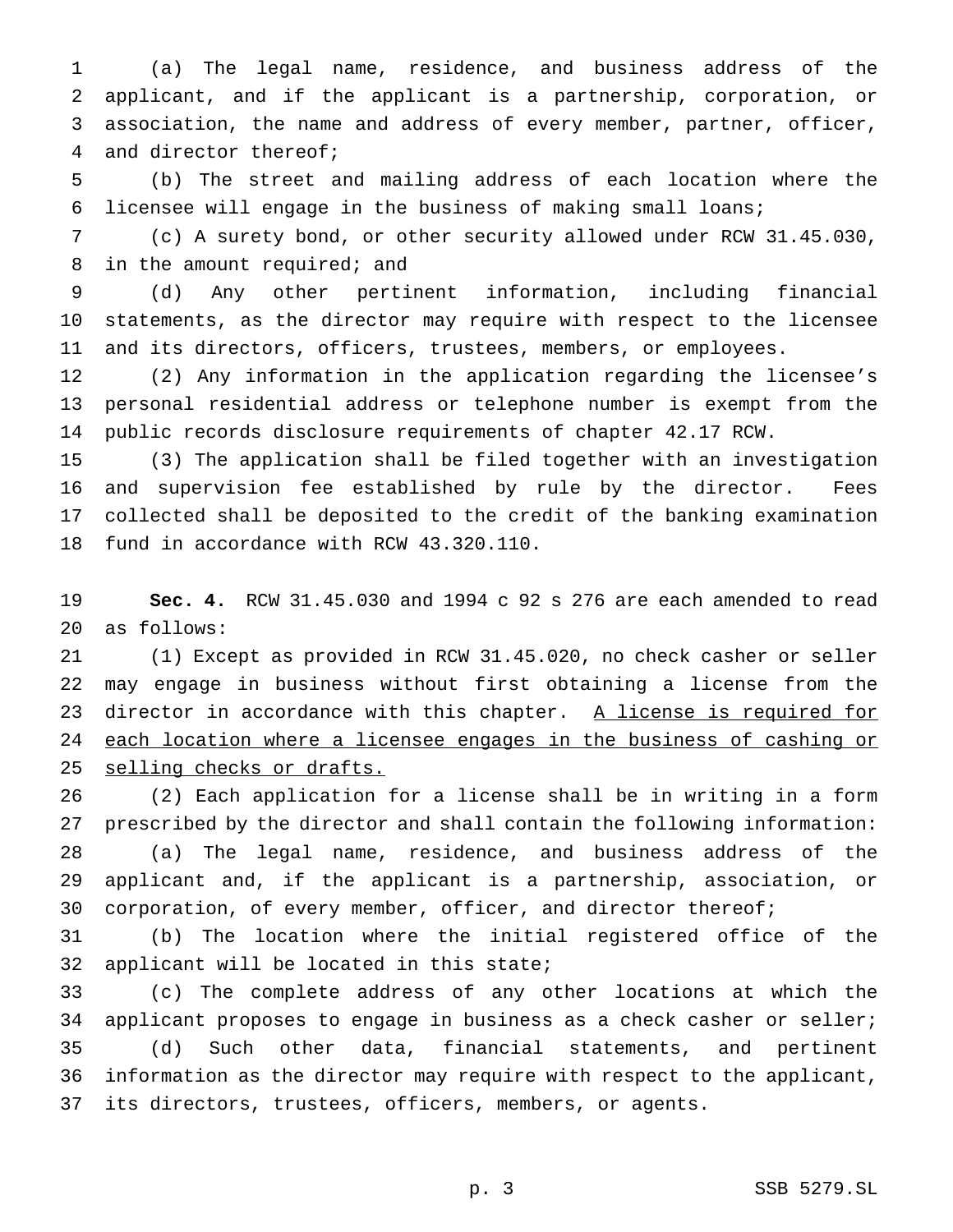(3) Any information in the application regarding the personal residential address or telephone number of the applicant is exempt from the public records disclosure requirements of chapter 42.17 RCW.

 (4) The application shall be filed together with an investigation and supervision fee established by rule by the director. Such fees collected shall be deposited to the credit of the banking examination fund in accordance with RCW 43.320.110.

 (5)(a) Before granting a license to sell checks, drafts, or money orders under this chapter, the director shall require that the licensee file with the director a surety bond running to the state of Washington, which bond shall be issued by a surety insurer which meets the requirements of chapter 48.28 RCW, and be in a format acceptable to the director. The director shall adopt rules to determine the penal sum of the bond that shall be filed by each licensee. The bond shall be conditioned upon the licensee paying all persons who purchase checks, drafts, or money orders from the licensee the face value of any check, draft, or money order which is dishonored by the drawee bank, savings bank, or savings and loan association due to insufficient funds or by reason of the account having been closed. The bond shall only be liable for the face value of the dishonored check, draft, or money order, and shall not be liable for any interest or consequential damages.

 (b) Before granting a small loan endorsement under this chapter, 24 the director shall require that the licensee file with the director a 25 surety bond, in a format acceptable to the director, issued by a surety insurer that meets the requirements of chapter 48.28 RCW. The director 27 shall adopt rules to determine the penal sum of the bond that shall be 28 filed by each licensee. A licensee who wishes to engage in both check selling and making small loans may combine the penal sums of the bonding requirements and file one bond in a form acceptable to the 31 director. The bond shall run to the state of Washington as obligee, 32 and shall run to the benefit of the state and any person or persons who 33 suffer loss by reason of the licensee's violation of this chapter or 34 any rules adopted under this chapter. The bond shall only be liable for damages suffered by borrowers as a result of the licensee's 36 violation of this chapter or rules adopted under this chapter, and 37 shall not be liable for any interest or consequential damages.

 (c) The bond shall be continuous and may be canceled by the surety upon the surety giving written notice to the director and licensee of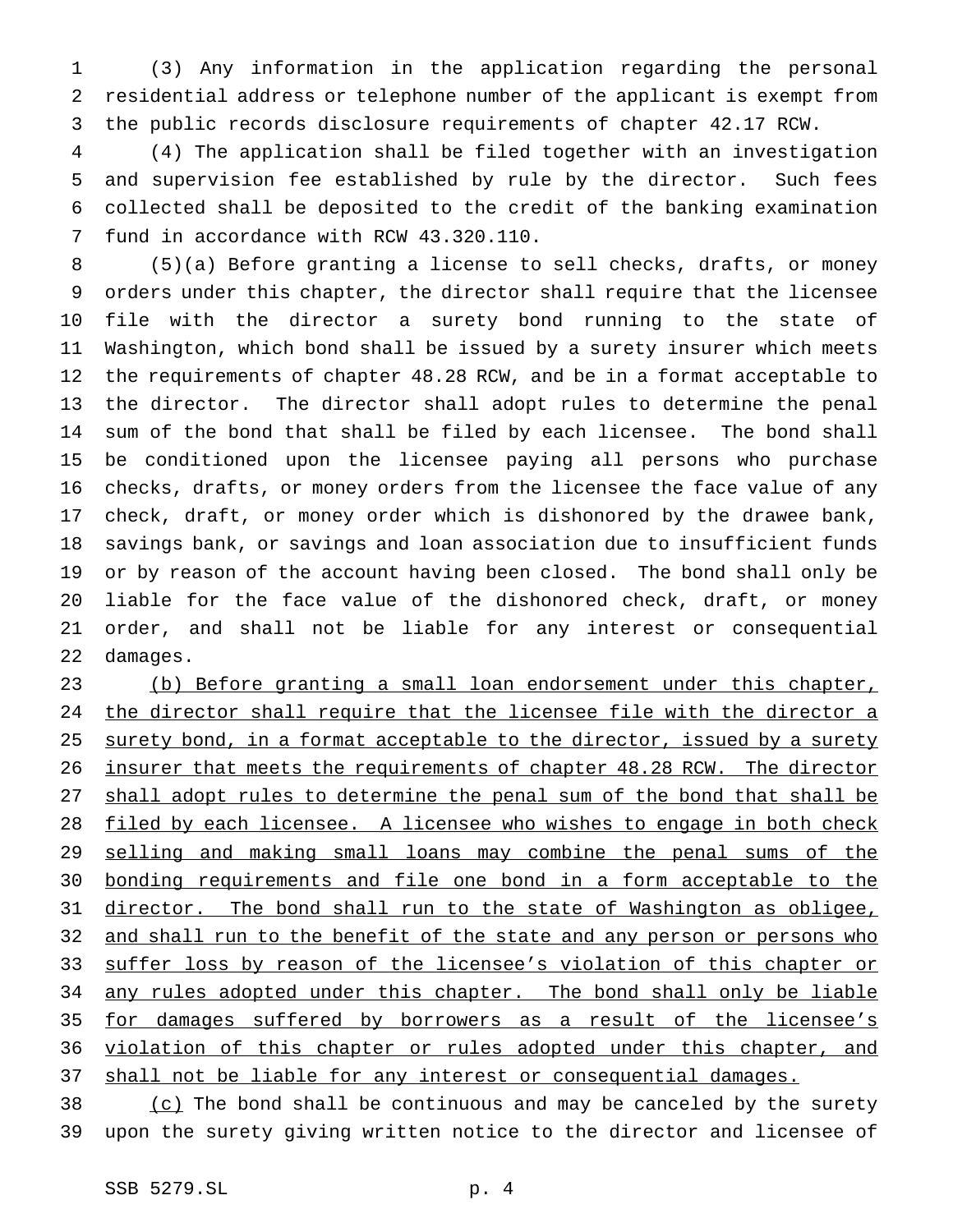its intent to cancel the bond. The cancellation is effective thirty days after the notice is received by the director. Whether or not the bond is renewed, continued, reinstated, reissued, or otherwise extended, replaced, or modified, including increases or decreases in the penal sum, it shall be considered one continuous obligation, and the surety upon the bond shall not be liable in an aggregate or cumulative amount exceeding the penal sum set forth on the face of the bond. In no event shall the penal sum, or any portion thereof, at two or more points in time be added together in determining the surety's liability. The bond shall not be liable for any liability of the licensee for tortious acts, whether or not such liability is imposed by statute or common law, or is imposed by contract. The bond shall not be a substitute or supplement to any liability or other insurance required by law or by the contract. If the surety desires to make payment without awaiting court action against it, the penal sum of the bond shall be reduced to the extent of any payment made by the surety in good faith under the bond.

18 (d) Any person who is a purchaser of a check, draft, or money order from the licensee having a claim against the licensee for the dishonor of any check, draft, or money order by the drawee bank, savings bank, or savings and loan association due to insufficient funds or by reason 22 of the account having been closed, or who obtained a small loan from 23 the licensee and was damaged by the licensee's violation of this 24 chapter or rules adopted under this chapter, may bring suit upon such bond or deposit in the superior court of the county in which the check, draft, or money order was purchased, or in the superior court of a county in which the licensee maintains a place of business. Jurisdiction shall be exclusively in the superior court. Any such action must be brought not later than one year after the dishonor of the check, draft, or money order on which the claim is based. In the event valid claims against a bond or deposit exceed the amount of the bond or deposit, each claimant shall only be entitled to a pro rata amount, based on the amount of the claim as it is valid against the bond, or deposit, without regard to the date of filing of any claim or action.

36  $((+b))$  (e) In lieu of the surety bond required by this section, 37 the applicant for a check seller license may file with the director a deposit consisting of cash or other security acceptable to the director 39 in an amount equal to the penal sum of the required bond. ((The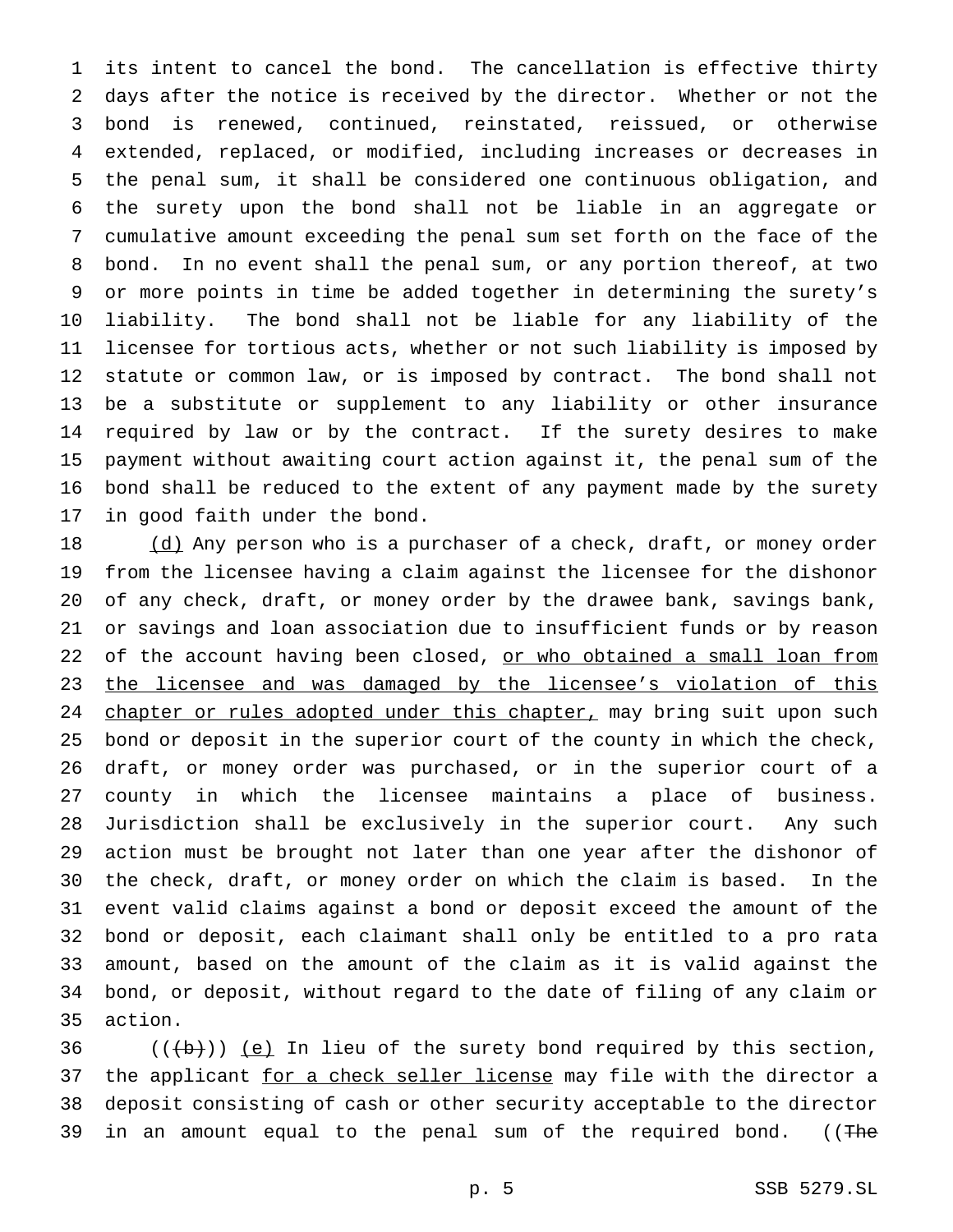director may adopt rules necessary for the proper administration of the security. A deposit given instead of the bond required by this section shall not be deemed an asset of the licensee for the purpose of 4 complying with the liquid asset provisions of this chapter.)) In lieu 5 of the surety bond required by this section, the applicant for a small loan endorsement may file with the director a deposit consisting of cash or other security acceptable to the director in an amount equal to 8 the penal sum of the required bond, or may demonstrate to the director net worth in excess of three times the amount of the penal sum of the 10 required bond.

11 The director may adopt rules necessary for the proper 12 administration of the security or to establish reporting requirements to ensure that the net worth requirements continue to be met. A 14 deposit given instead of the bond required by this section is not an 15 asset of the licensee for the purpose of complying with the liquid 16 asset provisions of this chapter. A deposit given instead of the bond 17 required by this section is a fund held in trust for the benefit of 18 eligible claimants under this section and is not an asset of the estate 19 of any licensee that seeks protection voluntarily or involuntarily under the bankruptcy laws of the United States.

21 ( $(\{e\})$ ) <u>(f)</u> Such security may be sold by the director at public auction if it becomes necessary to satisfy the requirements of this chapter. Notice of the sale shall be served upon the licensee who placed the security personally or by mail. If notice is served by mail, service shall be addressed to the licensee at its address as it appears in the records of the director. Bearer bonds of the United States or the state of Washington without a prevailing market price must be sold at public auction. Such bonds having a prevailing market price may be sold at private sale not lower than the prevailing market price. Upon any sale, any surplus above amounts due shall be returned to the licensee, and the licensee shall deposit with the director additional security sufficient to meet the amount required by the director. A deposit given instead of the bond required by this section shall not be deemed an asset of the licensee for the purpose of complying with the liquid asset provisions of this chapter.

 **Sec. 5.** RCW 31.45.040 and 1994 c 92 s 277 are each amended to read as follows: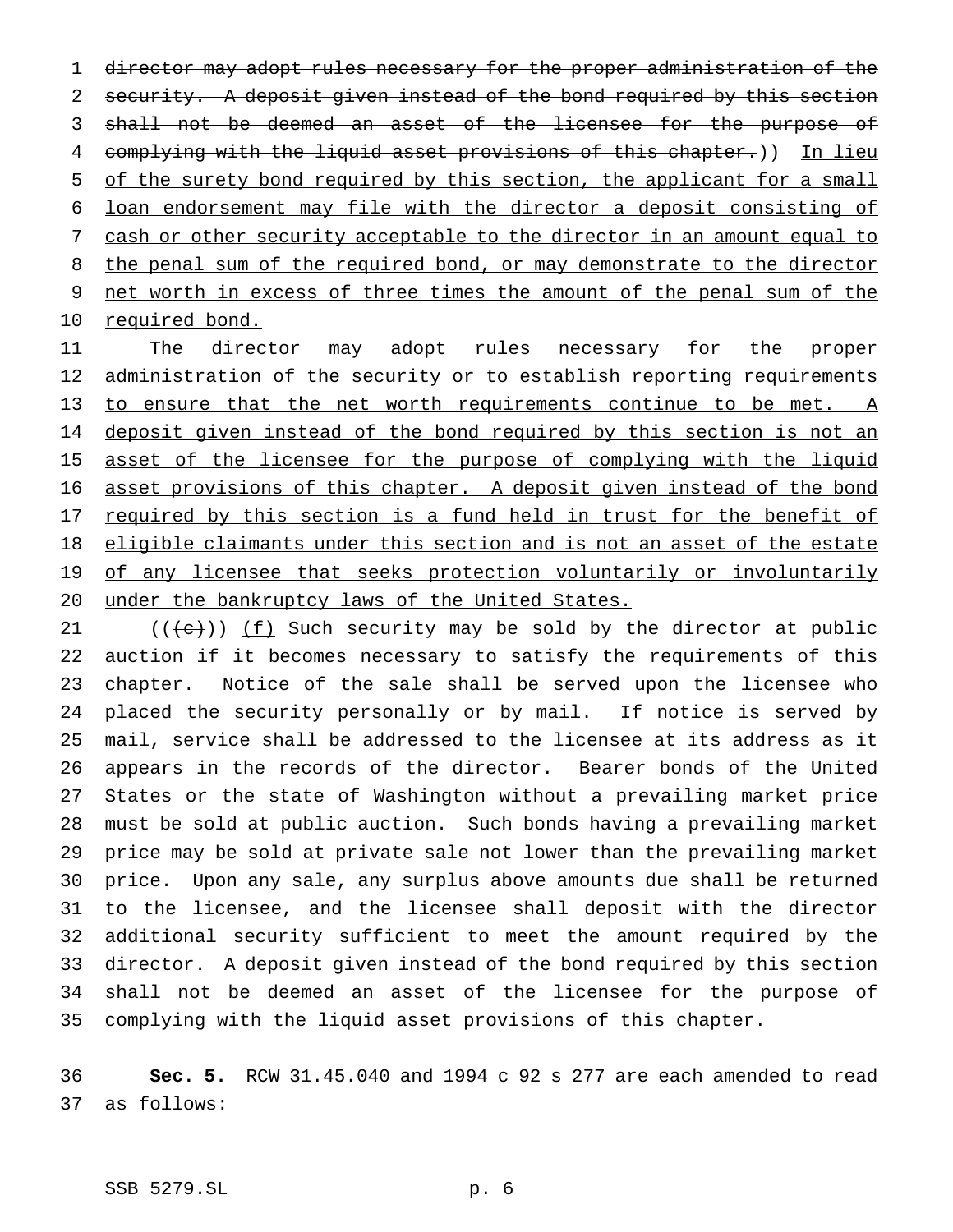(1) The director shall conduct an investigation of every applicant to determine the financial responsibility, experience, character, and general fitness of the applicant. The director shall issue the applicant a license to engage in the business of cashing or selling checks, or both, or a small loan endorsement, if the director determines to his or her satisfaction that:

7 (a) The applicant is financially responsible and appears to be able 8 to conduct the business of cashing or selling checks or making small 9 loans in an honest, fair, and efficient manner with the confidence and 10 trust of the community; and

11 (b) The applicant has the required bonds<u>, or has provided an</u> 12 acceptable alternative form of financial security.

13 (2) The director may refuse to issue a license or small loan 14 endorsement if he or she finds that the applicant, or any person who is a director, officer, partner, agent, or substantial stockholder of the applicant, has been convicted of a felony in any jurisdiction or is associating or consorting with any person who has been convicted of a felony in any jurisdiction. The term "substantial stockholder" as used in this subsection, means a person owning or controlling ten percent or more of the total outstanding shares of the applicant corporation.

21 (3) No license <u>or small loan endorsement</u> may be issued to an applicant whose license to conduct business under this chapter had been revoked by the director within the twelve-month period preceding the application.

25 (4) A license or small loan endorsement issued under this chapter 26 shall be conspicuously posted in the place of business of the licensee. 27 The license is not transferable or assignable.

28 (5) A license or small loan endorsement issued in accordance with 29 this chapter remains in force and effect ((through the remainder of the 30 calendar year following its date of issuance)) for a period of five 31 years from the date it is issued unless earlier surrendered, suspended, 32 or revoked. However, the initial small loan endorsement is effective 33 until the next expiration date of the underlying license, unless 34 earlier surrendered, suspended, or revoked.

 (6) The director's investigation and fees required under this chapter shall differentiate between check cashing and check selling 37 ((activities)) and making small loans, and take into consideration the level of risk and potential harm to the public related to each such activity.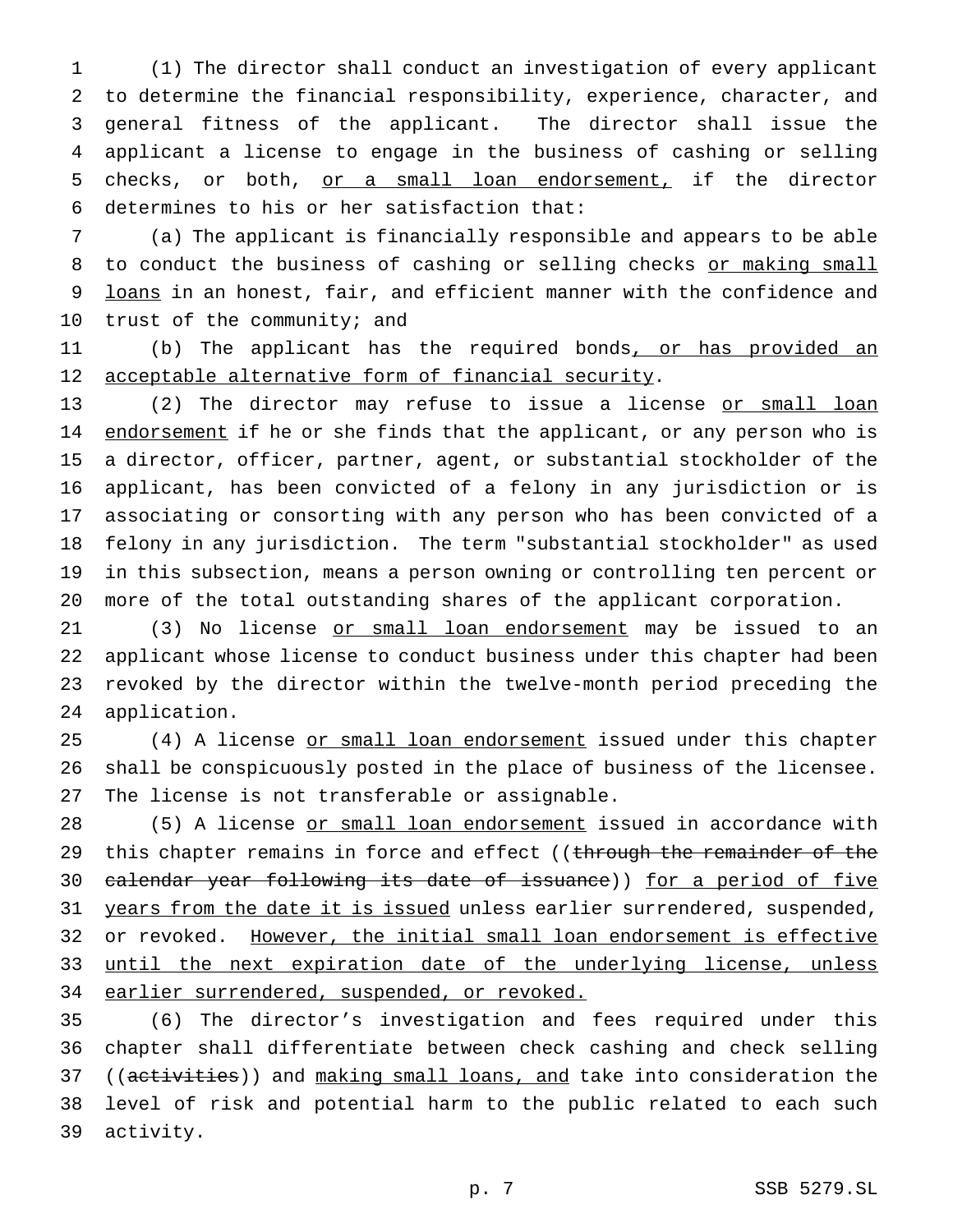**Sec. 6.** RCW 31.45.050 and 1994 c 92 s 278 are each amended to read as follows:

 (1) A license or small loan endorsement may be renewed upon the filing of an application containing such information as the director may require and by the payment of a fee in an amount determined by the director as necessary to cover the costs of supervision. Such fees collected shall be deposited to the credit of the banking examination fund in accordance with RCW 43.320.110. The director shall renew the license in accordance with the standards for issuance of a new license. (2) If a licensee intends to do business at a new location, to close an existing place of business, or to relocate an existing place of business, the licensee shall provide written notification of that intention to the director no less than thirty days before the proposed establishing, closing, or moving of a place of business.

 **Sec. 7.** RCW 31.45.070 and 1994 c 92 s 280 are each amended to read as follows:

17 (1) ((<del>Except for the activities of a pawnbroker as defined in RCW</del> 18 19.60.010,)) No licensee may engage in a loan business or the negotiation of loans or the discounting of notes, bills of exchange, checks, or other evidences of debt on the same premises where a check 21 cashing or selling business is conducted, unless ((such loan business 22 <del>is a properly licensed consumer finance company or industrial loan</del> 23 company office or other lending activity permitted in the state of Washington and is physically separated from the check cashing or 25 selling business in a manner approved by the director)) the licensee: (a) Is conducting the activities of pawnbroker as defined in RCW

19.60.010;

(b) Is a properly licensed consumer loan company;

29 (c) Is conducting other lending activity permitted in the state of Washington; or

31 (d) Has a small loan endorsement.

32 (2) Except as otherwise permitted in this chapter, no licensee may at any time cash or advance any moneys on a postdated check or draft. However, a licensee may cash a check payable on the first banking day following the date of cashing if:

 (a) The check is drawn by the United States, the state of Washington, or any political subdivision of the state, or by any department or agency of the state or its subdivisions; or